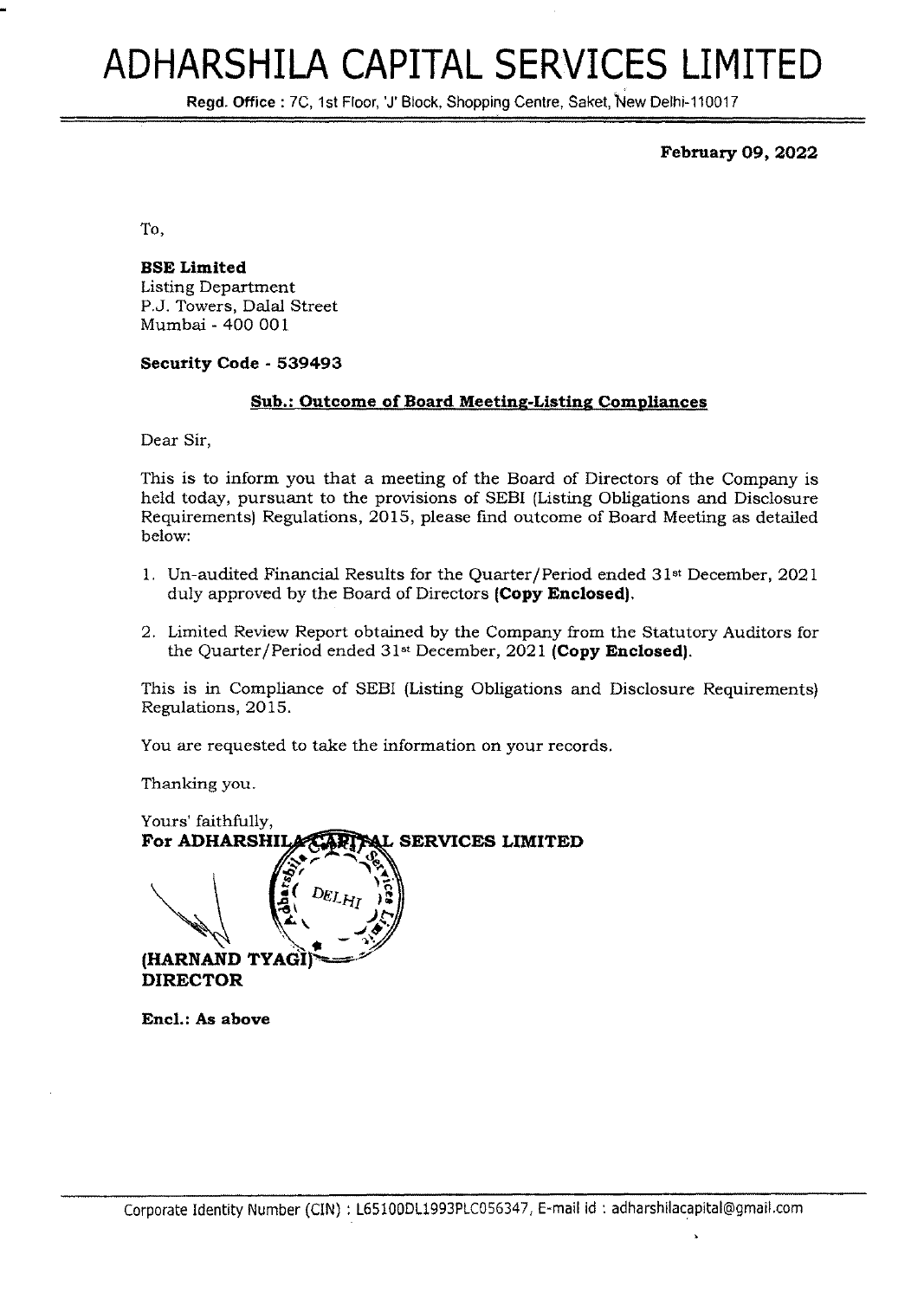R **K. Kumar <b>&** Associat<sup>yDIN: 22071803AAYDSI4407</sup> **ajendar CHARTERED ACCOUNTANTS**

### **LIMITED REVIEW REPORT**

To,

## **ADHARSHILA CAPITAL SERVICES LIMITED** *tc.* 1st Floor, 'J' Block,

Shopping Centre Saket, New Delhi-110017

- 1. We have reviewed the accompanying statement of unaudited financial results of ADHARSHILA CAPITAL SERVICES LIMITED for the quarter/nine months period ended 31st December, 2021, being submitted by the company pursuant to the requirement of Regulation 33 of the SEBI (Listing Obligations and Disclosure Requirements) Regulations, 2015.
- 2. The preparation of the Statement in accordance with the recognition and measurement principles laid down in Indian Accounting Standard 34 (Ind AS) "Interim Financial Reporting" prescribed under Section 133 of the Companies Act 2013 read with Rule 3 of Companies (Indian Accounting Standard) Rules 2015 read with SEBI Circular No. CIR/CFD/FAC/62/2016 dated July 05, 2016 is the responsibility of the company's management and has been approved by the Board of Directors/ committee of Board of Directors. Our responsibility is to issue a report on these financial statements based on our review.
- 3. We conducted our review in accordance with the Standard on Review Engagement (SRE) 2410, "Review of Interim Financial Information Performed by the Independent Auditor of the Entity" issued by the Institute of Chartered Accountants of India. This standard requires that we plan and perform the review to obtain moderate assurance as to whether the financial statements are free of material misstatement. A review is limited primarily to inquiries of company personnel and analytical procedures applied to financial data and thus provide less assurance than an audit. We have not performed an audit and accordingly, we do not express an audit opinion.
- 4. Based on our review conducted as above, nothing has come to our attention that causes us to believe that the accompanying statement of unaudited financial results prepared in accordance with the recognition and measurement principal laid down in the applicable Indian accounting standards("lnd AS") specified under section 133 of Companies Act 2013, read with relevant rules issued there under and other recognized accounting practices and policies has not disclosed the information required to be disclosed in terms of Regulation 33 of the SEBI (Listing Obligations and Disclosure Requirements) Regulations, 2015 including the manner in which it is to be disclosed, or that it contains any material misstatement.

**JENDAR K. KUMAR & ASSOCIATES, Chartered Accountants,** 

(R. K. KLANCHARTERED Proprietd<sup>pul</sup> M.No.07180

**Place:** Delhi Date: 09.02.2029

57. Navyug Market, Ghaziabad - 201 001. Ph. : +91-120-4125515

J-12, Jangpura Extension, New Delhi - 110 014. Phone: +91-11-41065600, 41716695

E-mail: [rkkumar.ca@gmail.com](mailto:rkkumar.ca@gmail.com)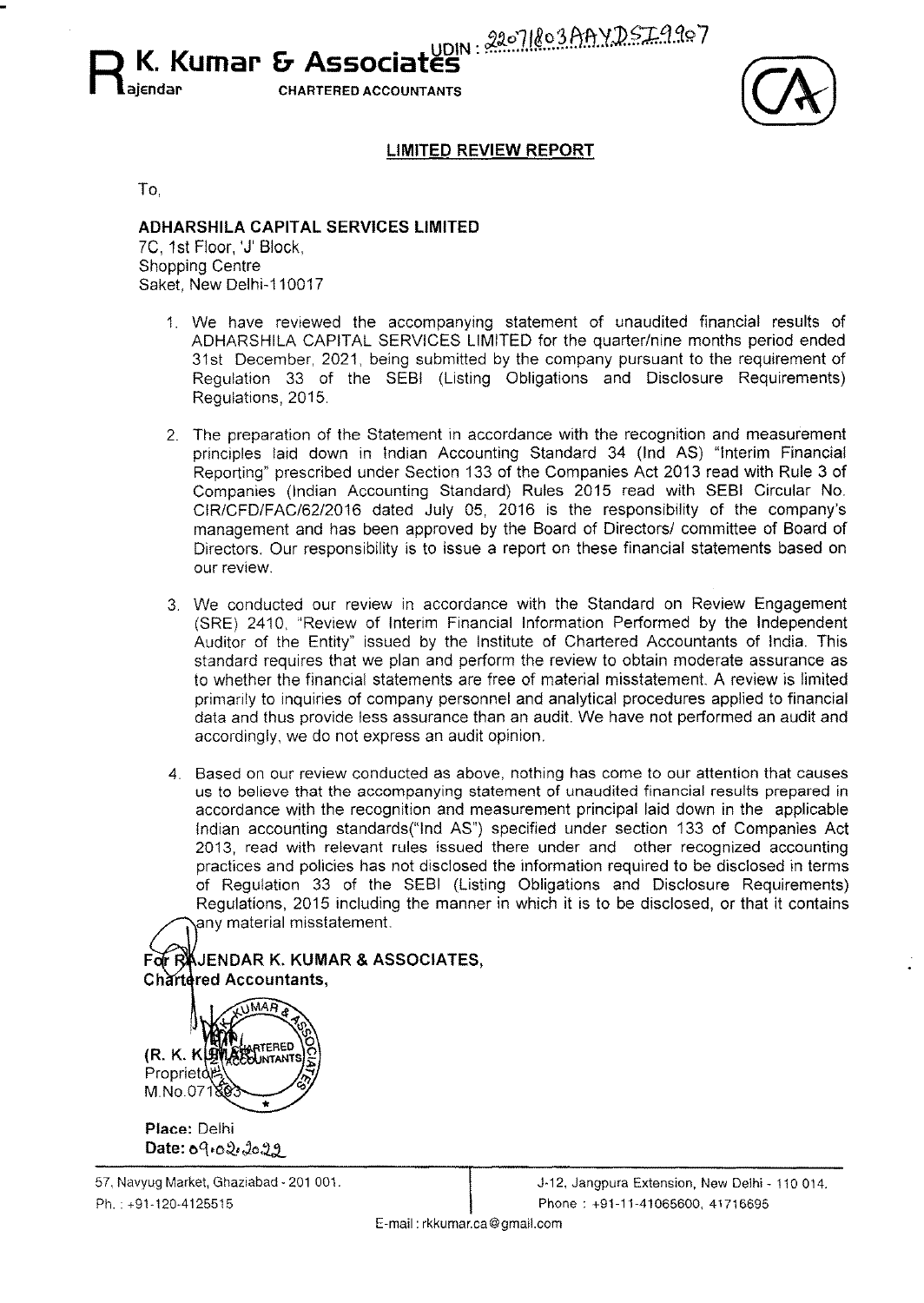|       | REGD OFF.: 7C 1st Floor 'J' Block Shopping Centre, Saket New Delhi-110017<br>Corporate Identity Number: L65100DL1993PLC056347<br>UNAUDITED FINANCIAL RESULTS FOR THE QUARTER/NINE MONTH ENDED 31ST DECEMBER 2021<br>(Amount Rs. In Lacs, except per share value). |               |              |                |                  |             |            |  |
|-------|-------------------------------------------------------------------------------------------------------------------------------------------------------------------------------------------------------------------------------------------------------------------|---------------|--------------|----------------|------------------|-------------|------------|--|
|       |                                                                                                                                                                                                                                                                   |               |              |                |                  |             |            |  |
|       | <b>Particulars</b>                                                                                                                                                                                                                                                | Quarter Ended |              |                | Nine Month Ended |             | Year Ended |  |
| S.No. |                                                                                                                                                                                                                                                                   | 31.12.2021    | 30.09.2021   | 31.12.2020     | 31.12.2021       | 31.12.2020  | 31.03.2021 |  |
|       |                                                                                                                                                                                                                                                                   | (Unaudited)   | (Unaudited)  | (Unaudited)    | (Unaudited)      | (Unaudited) | (Audited)  |  |
|       | 1 lincome                                                                                                                                                                                                                                                         |               |              |                |                  |             |            |  |
|       | (a) Revenue from Operations                                                                                                                                                                                                                                       |               |              |                |                  |             |            |  |
|       | Interest Income                                                                                                                                                                                                                                                   | 2.81          | 2.81         | 2.81           | 8.44             | 8.44        | 11.25      |  |
|       | Dividend Income                                                                                                                                                                                                                                                   | 0.01          | 0.01         | 0.01           | 0.02             | 0.01        | 0.01       |  |
|       | Fees & Consultancy Income                                                                                                                                                                                                                                         | 0.00          | 0.00         | 0.00           | 5.00             | 10.00       | 10.00      |  |
|       | Sale of Products (Shares)                                                                                                                                                                                                                                         | 0.00          | 0.00         | 0.00           | 0.00             | 0.07        | 0.07       |  |
|       | <b>Total Revenue from Operations</b>                                                                                                                                                                                                                              | 2.82          | 2.82         | 2.82           | 13.45            | 18.52       | 21.34      |  |
|       | (b) Other Income                                                                                                                                                                                                                                                  | 0.00          | 0.00         | 0.00           | 0.00             | 0.00        | 0.00       |  |
|       | Total Income (a)+(b)                                                                                                                                                                                                                                              | 2.82          | 2.82         | 2.82           | 13.45            | 18.52       | 21.34      |  |
|       |                                                                                                                                                                                                                                                                   |               |              |                |                  |             |            |  |
|       | 2 Expenses                                                                                                                                                                                                                                                        |               |              |                |                  |             |            |  |
|       | <b>Finance Costs</b>                                                                                                                                                                                                                                              | 0.22<br>0.00  | 0.22<br>0.00 | 0.22<br>0.00   | 0.67<br>0.00     | 0.67        | 0.89       |  |
|       | Purchases of Stock in trade                                                                                                                                                                                                                                       |               |              |                |                  | 0.00        | 0.00       |  |
|       | Changes in inventory of stock in trade                                                                                                                                                                                                                            | 0.02          | (0.01)       | (0.01)<br>2.63 | (0.02)           | 0.07        | 0.07       |  |
|       | <b>Employee Benefits Expenses</b>                                                                                                                                                                                                                                 | 1.07          | 1.87         | 0.05           | 3.68             | 6.77        | 8.56       |  |
|       | Depreciation, Amortisation and Impairment                                                                                                                                                                                                                         | 0.00          | 0.00         |                | 0.00             | 0.15        | 0.20       |  |
|       | Loan Provision                                                                                                                                                                                                                                                    | 0.00          | 0.00         | 0.01           | 0.00             | 0.01        | 0.00       |  |
|       | Other Expenses                                                                                                                                                                                                                                                    | 0.30          | 2.22         | 1.95           | 6.85             | 9.39        | 11.65      |  |
|       | <b>Total Expenses</b>                                                                                                                                                                                                                                             | 1.61          | 4.30         | 4.84           | 11.19            | 17.06       | 21.37      |  |
|       | 3 Profit/(Loss) before exceptional items and tax (1-2)                                                                                                                                                                                                            | 1.21          | (1.48)       | (2.02)         | 2.27             | 1.46        | (0.04)     |  |
|       | 4 Exceptional items                                                                                                                                                                                                                                               | 0.00          | 0.00         | 0.00           | 0.00             | 0.00        | 0.00       |  |
|       | 5 Profit/(Loss) before Tax (3-4)                                                                                                                                                                                                                                  | 1.21          | (1.48)       | (2.02)         | 2.27             | 1.46        | (0.04)     |  |
|       |                                                                                                                                                                                                                                                                   |               |              |                |                  |             |            |  |
|       | 6 Tax Expense                                                                                                                                                                                                                                                     |               |              |                |                  |             |            |  |
|       | (1) Current Tax                                                                                                                                                                                                                                                   | 0.00          | 0.00         | 0.00           | 0.00             | 0.00        | 0.00       |  |
|       | (2) Deferred Tax                                                                                                                                                                                                                                                  | 0.30          | (0.37)       | (0.51)         | 0.56             | 0.37        | (1.79)     |  |
|       | (3) Mat Credit                                                                                                                                                                                                                                                    | 0.00          | 0.00         | 0.00           | 0.00             | 0.00        | 0.00       |  |
|       | <b>Total Tax Expense</b>                                                                                                                                                                                                                                          | 0.30          | (0.37)       | (0.51)         | 0.56             | 0.37        | (1.79)     |  |
|       | 7 Profit/(Loss) for the period from continuing operation(5-6)                                                                                                                                                                                                     | 0.90          | (1.11)       | (1.51)         | 1.71             | 1.09        | 1.76       |  |
|       |                                                                                                                                                                                                                                                                   |               |              |                |                  |             |            |  |
|       | 8 Other Comprehensive Income                                                                                                                                                                                                                                      |               |              |                |                  |             |            |  |
|       | A (i) item that will not be reclassified to profit or loss                                                                                                                                                                                                        |               |              |                |                  |             |            |  |
|       | a) Fair value gain / (loss) on investments                                                                                                                                                                                                                        | 2.46          | 246          | 2.18           | 7.38             | 6.53        | (566.75)   |  |
|       | b) Deferred tax impact of the above                                                                                                                                                                                                                               | (0.56)        | (0.56)       | (0.50)         | 2.20             | 72.16       | 199.60     |  |
|       | Other Comprehensive Income                                                                                                                                                                                                                                        | 1.90          |              | 1.68           |                  |             |            |  |
|       |                                                                                                                                                                                                                                                                   |               | 1.90         |                | 9.58             | 78.69       | (367.15)   |  |
|       | 9 Total comprehensive income for the period (Comprising of                                                                                                                                                                                                        |               |              |                |                  |             |            |  |
|       | Profit/Loss and other Comprehensive Income(7+8)                                                                                                                                                                                                                   | 2.80          | 0.79         | 0.17           | 11.29            | 79.78       | (365.39)   |  |
|       |                                                                                                                                                                                                                                                                   |               |              |                |                  |             |            |  |
|       | 10 Paid up equity share capital (Face value of Rs.10/-)                                                                                                                                                                                                           | 550.00        | 550.00       | 550.00         | 550.00           | 550.00      | 550.00     |  |
|       | 11 Earnings per equity shares (not annualized)                                                                                                                                                                                                                    |               |              |                |                  |             |            |  |
|       | Basic (Rs.)                                                                                                                                                                                                                                                       | 0.02          | (0.02)       | 0.01           | 0.03             | 1,45        | 0.03       |  |
|       | Diluted (Rs.)                                                                                                                                                                                                                                                     | 0.02          | (0.02)       | 0.01           | 0.03             | 1.45        |            |  |
|       |                                                                                                                                                                                                                                                                   |               |              |                |                  |             | ್ಲಾ ರಗ     |  |
|       | BY Order of #436ard                                                                                                                                                                                                                                               |               |              |                |                  |             |            |  |
|       |                                                                                                                                                                                                                                                                   |               |              |                |                  |             |            |  |
|       | Place: Delhi<br>Dated: 09.02.2022                                                                                                                                                                                                                                 |               |              |                |                  | Director    | DEJ        |  |

-

 $\label{eq:2.1} \frac{1}{\sqrt{2}}\int_{0}^{\pi}\frac{1}{\sqrt{2\pi}}\left(\frac{1}{\sqrt{2}}\right)^{2}dx\leq\frac{1}{2}\int_{0}^{\pi}\frac{1}{\sqrt{2}}dx$ 



 $-, \mathcal{N}$